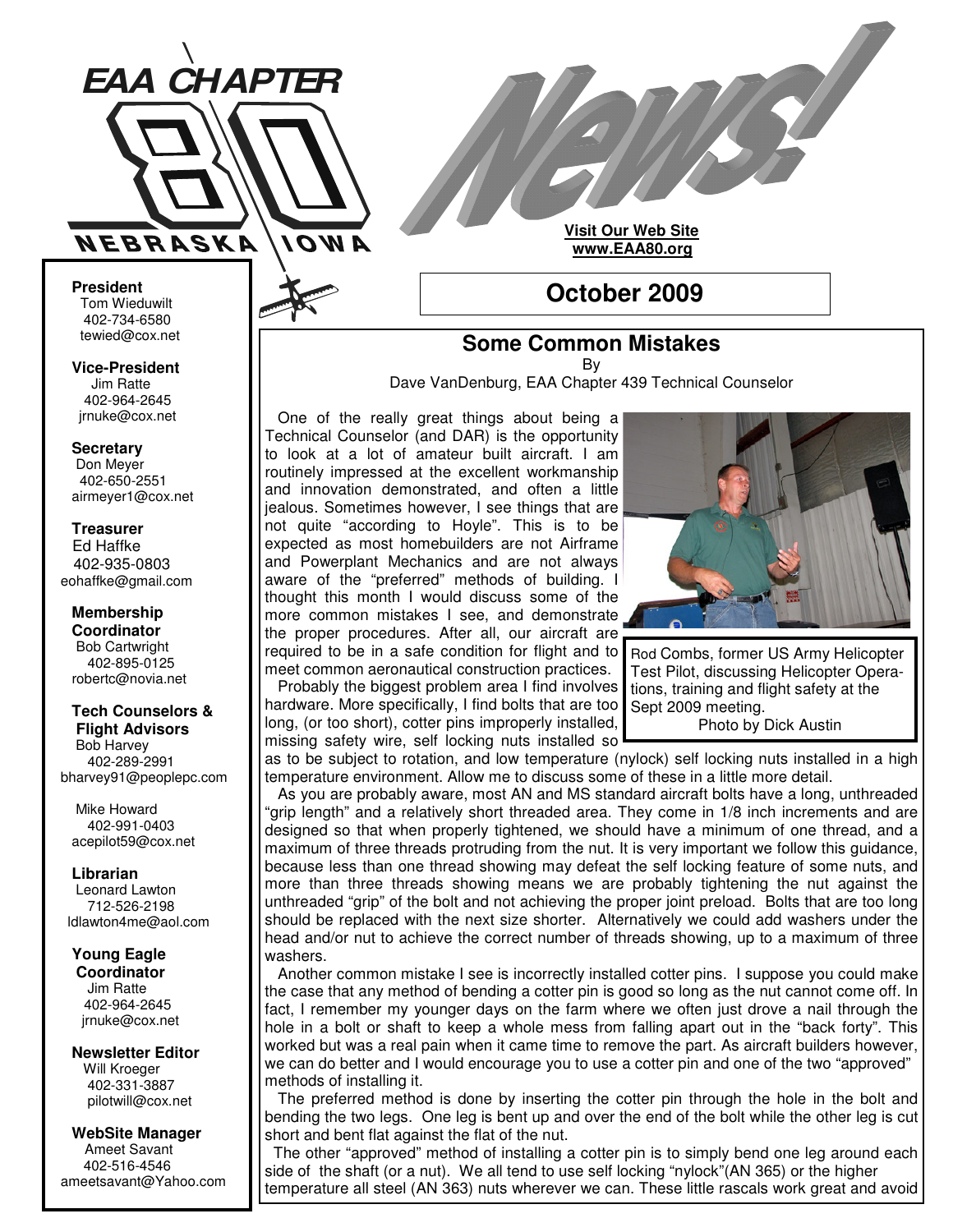| the problem of aligning the cotter pin hole in the bolt with one<br>of the channels in the castellated nut. Unfortunately, there<br>are a couple of areas where they should not be used.<br>For example, the common nylock nut gets its self locking<br>feature from a thin plastic insert which grips the thread of the<br>bolt. These nuts are only to be used at temperatures up to<br>250 degrees F, as higher temperatures will soften this collar<br>and defeat the self locking feature. Obviously this nut should<br>not be installed on high temperature areas of our engines<br>(such as exhaust risers) or in the higher temperature areas of<br>our engine compartments, such as close to the exhaust<br>system.<br>Another area where self-locking nuts are inappropriate is on<br>any joint subject to rotation. The relative motion of these<br>surfaces can loosen the nut and result in some unwanted in-<br>flight excitement. If a joint is subject to rotation, we should<br>use a castellated nut (AN 310) and cotter pin. This rule does<br>not apply if the nut is tightened against an antifriction bearing<br>or bushing that allows rotation of the parts without applying a<br>rotational force to the nut.<br>The last common hardware mistake I want to discuss here is<br>the lack of safety wire. Some people think safety wire is<br>simply installed so we can recover our hardware or part for<br>reinstallation once it falls off. I prefer to think that safety wire<br>is used to prevent the part from falling off in the first place,<br>and again avoiding that unwanted in-flight excitement.<br>One area commonly missed is the main fuel filter (commonly<br>called a "gascolater") bail. This is the part that holds the<br>sediment bowl on to the filter body and is obviously very<br>important. If the bail was to come loose in flight allowing the<br>sediment bowl to separate, your expensive fuel would quickly<br>depart the aircraft and you would soon land, whether you<br>intended to or not.<br>Another common area often missed is the oil drain plug and<br>suction screen on the oil sump. Loss of either of these plugs<br>will quickly result in loss of most of your engine oil, and again,<br>more unwanted in-flight excitement. These are often missed<br>after an oil change, so be sure to double check your work, or,<br>better yet, get a second set of eyes on the completed job.<br>Once in a while I also see a few turnbuckles that are not<br>properly safety tied. Again, once the job is complete recheck<br>your work to insure everything is tight and appropriately<br>safety tied so that it will stay that way. As always, the<br>Advisory Circular AC 43.13-1B is available online at www.<br>FAA.gov and from your favorite aircraft supply store, and will<br>guide you through the process.<br>Or call your Technical<br>Counselor, that is why we are here.<br>Fly safe and keep building!<br>I thought the Chapter needed a break from my comments and would<br>appreciate some light technical stuff. Since I am not a nuts & bolts guy, I<br>borrowed an article from a friend in the UP. Will | California. Ron Burgher is the founder and owner of the web<br>service FlythePattern.com. This site offers pilots the opportunity to<br>see pictures and landing pattern videos of an airport they may<br>flying to. Question - how did Jim get him here? Must have<br>promised warm, clear and dry weather.<br>Nov meeting to be held at the Strategic Air and Space Museum<br>at 6:30. We are hoping to get an update on the museum, tour the<br>restoration facility and the B29. We will bring in refreshments and<br>forgo the business part of our meeting. The museum is essentially<br>open to us that night as a thank you for our work these past 3<br>years supporting their summer education programs with Young<br>Eagles flights.<br>Dec Our annual Christmas Party at Piccolo's on the 14th.<br>Please respond to the pingg invite or call Jim Ratte with the<br>number in your party and dinner choices (8 oz Prime Rib or 8 oz<br>Filet or Chicken Breast or Baked Halibut). Party timeline is: 6-7<br>social; 7-8 dinner; 8-9 program. We will introduce the new Chapter<br>Officers, have a Cash bar, Poinsettias for the ladies, music and<br>raffle prizes. Tickets will be \$30 per person.<br>EVENTS: (B) - Breakfast / (L) - Lunch<br>1st Sat<br>Chapter 1055 (B) (0800-1000)<br>York, NE<br>3rd Sat<br>Chapter 569 (B) (0800-1000)<br>Crete, NE<br>4th Sat<br>Aviator's Breakfast (0800-1000)<br>Chadron, NE<br>Oct 10<br>EAA Chapters of lowa Open House and Fly-In<br>Ames, IA 8:00 am - Noon<br>FAA Safety Seminar @ 8am<br>Mason City, IA<br>Oct 17<br><b>Aircraft Electrical Seminar</b><br>See last months newsletter for details<br><b>YOUNG EAGLES - Plattsmouth Airport</b><br>13 Sept (Sunday) 0900<br>Millard Airport 17 Oct 0900<br>Call Jim Ratte or Kathy Callahan (or answer the<br>pingg) if you can help.<br>Order your EAA World of Flight 2010 calendar at the October<br>Chapter meeting. Call any Chapter officer if you want one but can<br>not make the meeting. |
|--------------------------------------------------------------------------------------------------------------------------------------------------------------------------------------------------------------------------------------------------------------------------------------------------------------------------------------------------------------------------------------------------------------------------------------------------------------------------------------------------------------------------------------------------------------------------------------------------------------------------------------------------------------------------------------------------------------------------------------------------------------------------------------------------------------------------------------------------------------------------------------------------------------------------------------------------------------------------------------------------------------------------------------------------------------------------------------------------------------------------------------------------------------------------------------------------------------------------------------------------------------------------------------------------------------------------------------------------------------------------------------------------------------------------------------------------------------------------------------------------------------------------------------------------------------------------------------------------------------------------------------------------------------------------------------------------------------------------------------------------------------------------------------------------------------------------------------------------------------------------------------------------------------------------------------------------------------------------------------------------------------------------------------------------------------------------------------------------------------------------------------------------------------------------------------------------------------------------------------------------------------------------------------------------------------------------------------------------------------------------------------------------------------------------------------------------------------------------------------------------------------------------------------------------------------------------------------------------------------------------------------------------------------------------------------------------------------------------------------------------------------------------------------------------------------------------------------------------------------------------------------------------------------------------------------------------------------------------------------------------------------------------------------------------------------------------------------------------------------------------------------------------------------------------------------------|------------------------------------------------------------------------------------------------------------------------------------------------------------------------------------------------------------------------------------------------------------------------------------------------------------------------------------------------------------------------------------------------------------------------------------------------------------------------------------------------------------------------------------------------------------------------------------------------------------------------------------------------------------------------------------------------------------------------------------------------------------------------------------------------------------------------------------------------------------------------------------------------------------------------------------------------------------------------------------------------------------------------------------------------------------------------------------------------------------------------------------------------------------------------------------------------------------------------------------------------------------------------------------------------------------------------------------------------------------------------------------------------------------------------------------------------------------------------------------------------------------------------------------------------------------------------------------------------------------------------------------------------------------------------------------------------------------------------------------------------------------------------------------------------------------------------------------------------------------------------------------------------------------------------------------------------------------------------------------------------------------------|
|                                                                                                                                                                                                                                                                                                                                                                                                                                                                                                                                                                                                                                                                                                                                                                                                                                                                                                                                                                                                                                                                                                                                                                                                                                                                                                                                                                                                                                                                                                                                                                                                                                                                                                                                                                                                                                                                                                                                                                                                                                                                                                                                                                                                                                                                                                                                                                                                                                                                                                                                                                                                                                                                                                                                                                                                                                                                                                                                                                                                                                                                                                                                                                                            |                                                                                                                                                                                                                                                                                                                                                                                                                                                                                                                                                                                                                                                                                                                                                                                                                                                                                                                                                                                                                                                                                                                                                                                                                                                                                                                                                                                                                                                                                                                                                                                                                                                                                                                                                                                                                                                                                                                                                                                                                  |

## **C** ctober Meeting Time & Location

This month's meeting is on Monday Oct 12th at 7:00PM at Hangar One at Millard Airport. The airport is still located on South 132nd Street between Q and Harrison.

# $C$ ctober Program.

Our guest speaker this month comes all the way from

**Larry Lumpkin in** *Gunfighter,* **and Harlon Hain in his** *Comanche 260,* **taken at Plattsmouth on Sept 13th at the YE event.** Photo by Dick Austin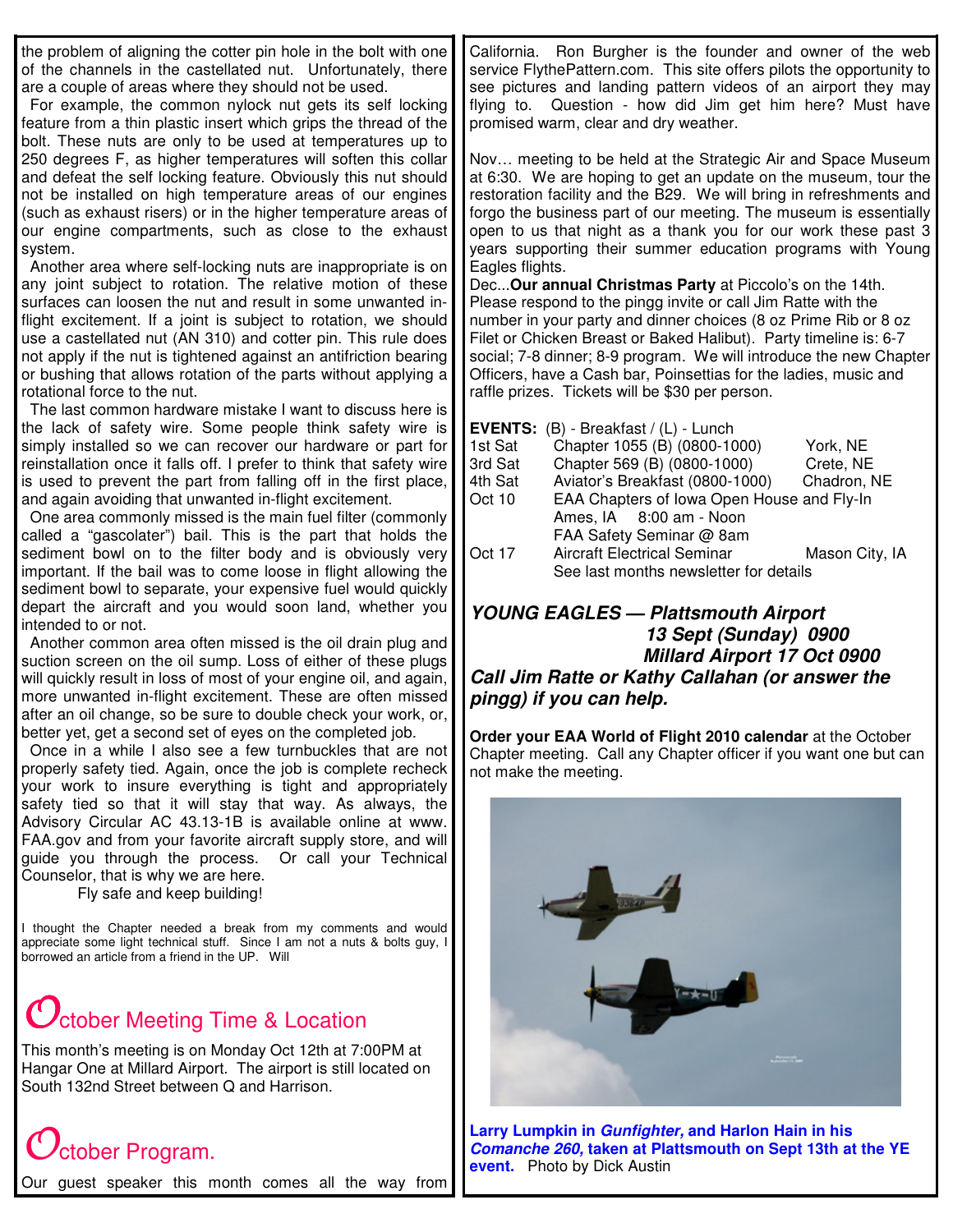### *EAA Chapter 80*

#### September 14, 2009 *Official Meeting Minutes*

The meeting was called to order by President Tom Wieduwilt at 7:00 PM. Meeting was held at Hanger One, Millard Airport, Omaha,NE.

- Tom Wieduwilt, President
- Jim Ratte, Vice President,
- Don Meyer, Secretary
- · Ed Haffke, Treasurer

#### **Treasurers Report**:

· Operating Account: \$2,583.73, Money Market Account \$4,824.79, CD Balance: \$2,990.81. Total Cash Assets: \$10,399.81. **Meeting Minutes**:

· A motion was made and passed to accept the previous month's minutes.

#### **Young Eagles:**

- 54 YE flown at Plattsmouth on Sept.13th. 376 YE flights for the year.
- CAP event in Freemont, NE Sept. 20 at 9:30. Need pilots to fly YE.
- Next event at Millard, NE on October 17<sup>th</sup>.

#### **Builder's Reports**:

- Larry Geiger started building an RV-12.
- Chris Halfman working on center fuselage on his RV-7.
- Bob Condrey's RV-10 back from paint shop.
- TW RV-6 working on control surfaces, installed prop.
- Bob Soukup received Best of Show at Minden, NE for his Piper Colt.
- Steve Ousley also received an award for his Glastar at the Minden event.

#### **Tech Counselor / Flight Advisor:**

- None
- **Fly-Out Report:**
	- Oct. 4<sup>th</sup> Poker run and chili feed at our hanger in Wahoo, NE (AHQ)

#### **Old Business**

• None

#### **New Business:**

- November Meeting will be at the Air and Space Museum. The evening will be for our chapter and guest only. Contact Jim Ratte with your plans to attend.
- Chapter Christmas Party will be 12-14-09 at Piccolos Resturant. \$30.00 each and please sign up for this event.
- Officer nominations for next year are:
- Jim Ratte-President
- Bill Stromenger-VP
- Don Meyer-Secretary
- Ed Haffke-Treasure
- Leonard Lawton-Membership Coordinator
- Nominations are still open.

#### **Librarian Report:**

• None

#### **Membership Report:**

• None

#### **Tool Report:**

- Engine hoist in Ronye McKay's hanger
- Trailer: AHQ
- Scales: TW
- Jacks: Ron Wood
- Brake Bleeding Set: Ron Wood
- Grills: At AHQ

#### **Web Site:**

• www.eaa80.org

#### **Program:**

Rod Combs shared his experience as helicopter pilot, safety officer, and test pilot for 27 years in the US Army. He currently presents safety seminars and led a very interesting discussion regarding flight safety. Meeting adjourned.

Don Meyer

Secretary

**There are still a lot of good flying days left in the year.** Call Ron Wood if you need a plane to fly or are looking for a less expensive way to fly. He is selling his Cessna 150 for \$17,000. Contact him at 402-333-7160 or rwood90641@aol. com